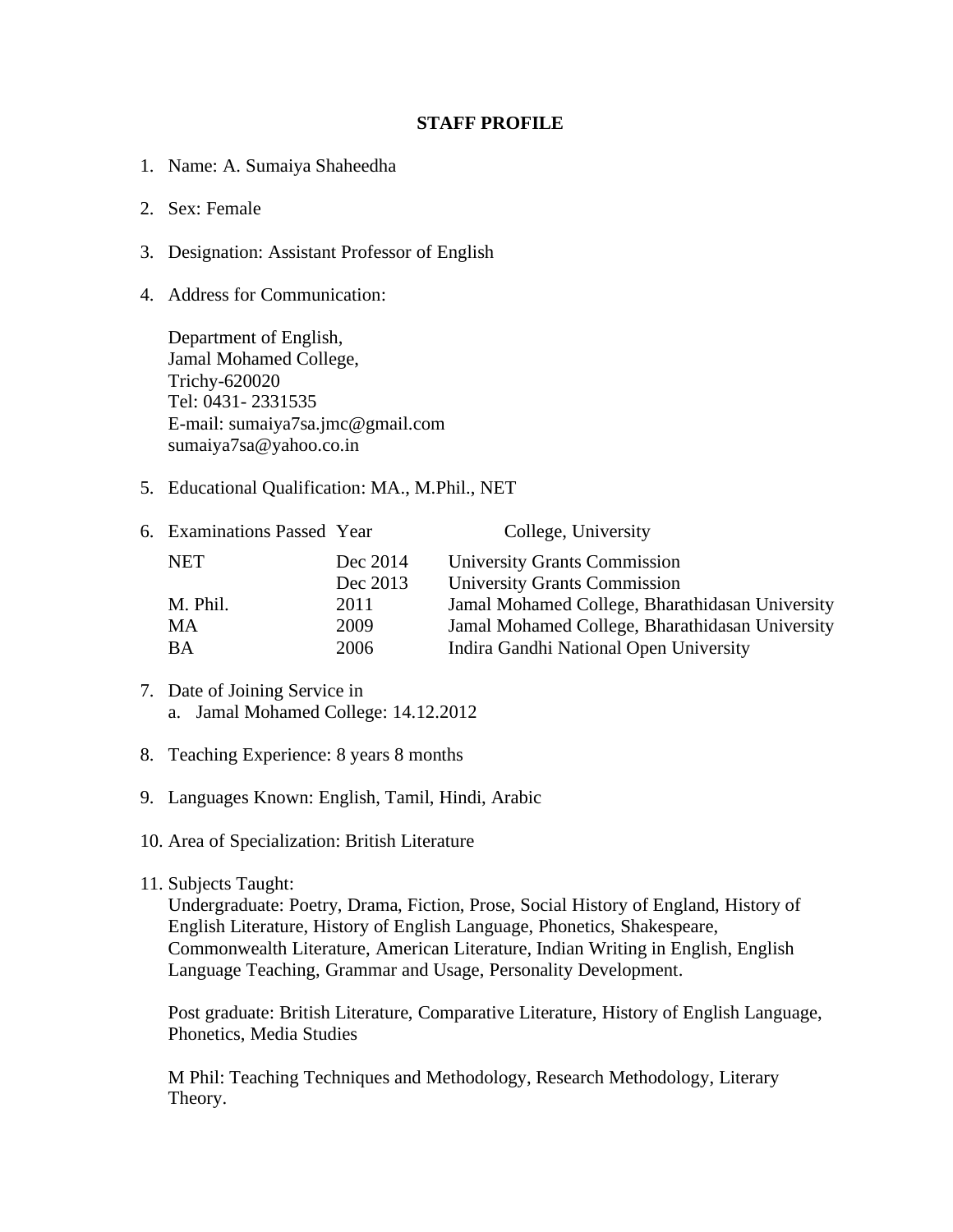- 12. Research Guidance: M. Phil guided and completed: 6
- 13. Orientation and Extracurricular Activities:

Conducted 'Subject Orientation' for I MA English (SF-Women) students on 13 September 2021.

14. Administrative Responsibilities:

ERP in-charge for the Department of English (SF-Women).

15. Seminar/Conferences organized:

Member of the Executive Committee in the International Conference on 'Universality in Contemporary Reality: Envisioning/ (Re) Visioning Postmodern Literature'

Member of the Executive Committee in the National Seminar on 'Identities and Realities: Texts and Context on Post Colonial Literatures'.

Member of the Executive Committee in the National Seminar on 'Dialectics of Diasporic Literature: Trends and Techniques'.

16. Conference/Seminar/Workshop attended:

Participated in the Faculty Enrichment Programme on 'Art of Writing in Indexed Journals' organized by Department of Library and IQAC, Jamal Mohamed College, Trichy on 28 July 2021.

Participated in the 'Faculty Enrichment Programme' organized by IQAC, Jamal Mohamed College (Autonomous), Trichy from 21 June 2021 to 25 June 2021.

Participated in the National Level E-Conference on 'Contemporary Trends in Literature' organized by Munger University, Munger from 11 July 2020 to 13 July 2020.

Participated in the 'Faculty Development Programme on E-Content Development' organized by IQAC, Jamal Mohamed College (Autonomous), Trichy from 30 June 2020 to 4 July 2020.

Participated in the Faculty Development Programme on 'Role of Online Teaching Pedagogy and ICT Tools in Outcome Based Education' organized by KKR & KSR Institute of Technology and Sciences, Pune on 25 June 2020.

Participated in the Faculty Development Programme on 'Funding Opportunities for Research Projects' organized by Periyar E.V. R. College, Trichy on 24 June 2020.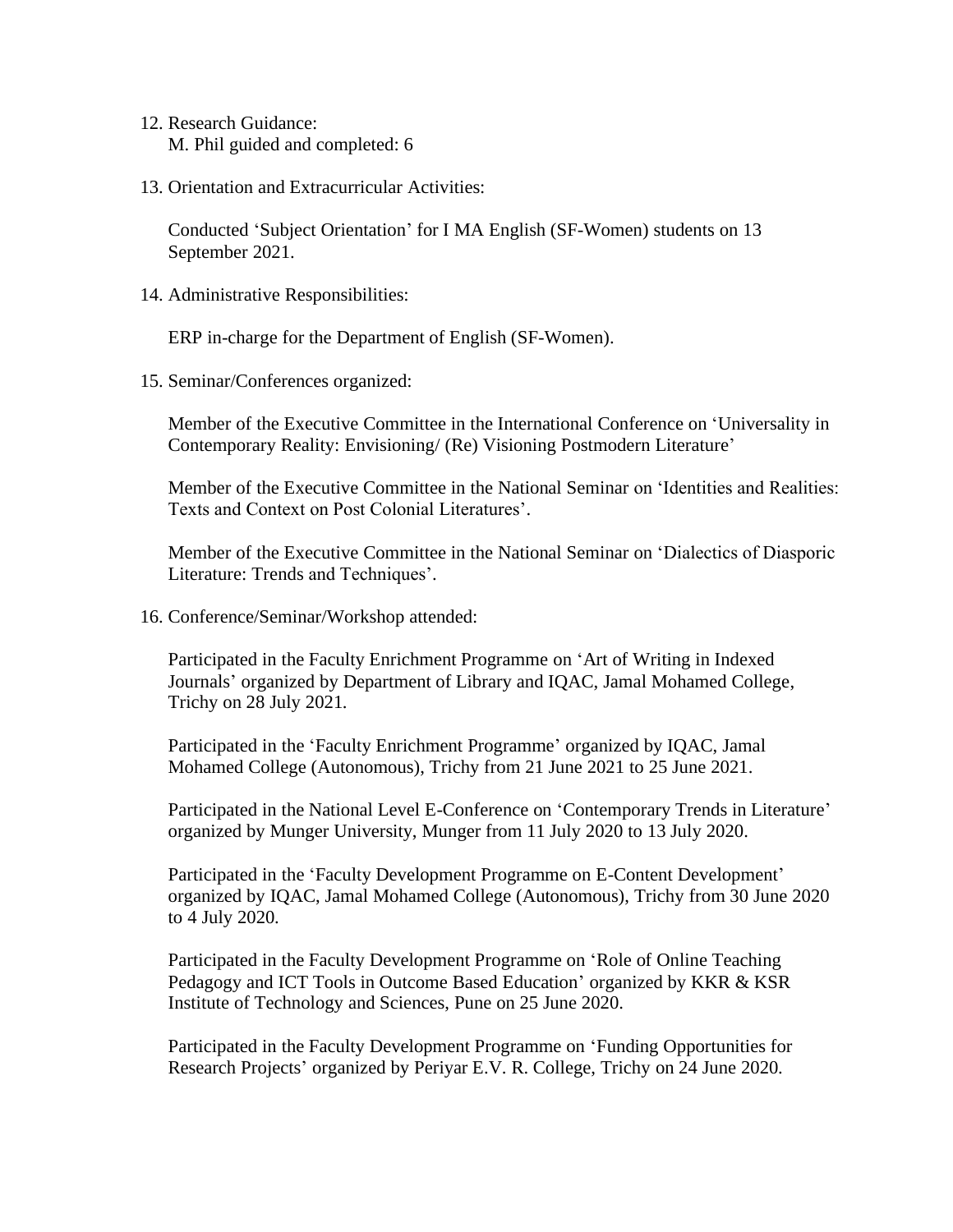Participated in the Faculty Development Programme on 'Canvas your Teaching Ideas using Interactive Web Tools' organized by Vellore Institute of Technology on 12 June 2020.

Participated in a National Level Workshop on 'Foresight and Insight: Approaches to Literary Theory and Criticism' held on 12 February 2020 in Jamal Mohamed College (Autonomous), Trichy.

Participated in the 'Staff Enrichment Programme on Ownership Culture' organized by IQAC, Jamal Mohamed College (Autonomous), Trichy on 14 June 2019.

Participated in a National Level Seminar on 'Femininity and Marginality: Changes and Challenges in Contemporary Society' held on 7 February 2019 in Jamal Mohamed College (Autonomous), Trichy.

Participated in the UGC-CPE sponsored Workshop on 'Professional Development for Academic Leadership Curriculum Design' organized by CDC, Jamal Mohamed College (Autonomous), Trichy on 18 January 2019 and 19 January 2019.

Participated in the Workshop on 'Improving Teaching Practices - A Strategic Approach' organized by IQAC, Jamal Mohamed College (Autonomous), Trichy on 23 June 2018.

Participated in a National Level Seminar on 'South Asian Fiction: Strategies of Survival and Revival since 1995' held on 23 February 2017 in Jamal Mohamed College (Autonomous), Trichy.

Participated in the Workshop on 'The Role of a Teacher in the Present Scenario' organized by IQAC, Jamal Mohamed College (Autonomous), Trichy on 10 December 2016.

Participated in a State Level Workshop on 'Recent Trends and Techniques in English Language Teaching' held on 26 February 2015 in Jamal Mohamed College (Autonomous), Trichy.

Participated in a National Level Seminar on 'Cultural Contours in Contemporary English Literature' held on 21 February 2013 in Jamal Mohamed College (Autonomous), Trichy.

## 17. Papers presented in Conference/Seminar/Workshop:

Presented a paper titled 'Transformation in Nature: An Indication of Morality and Interiority in Cormac McCarthy's *The Road*' in the International Conference on 'Universality in Contemporary Reality: Envisioning/ (Re) Visioning Postmodern Literature' held on 21 February 2018 in Jamal Mohamed College (Autonomous), Trichy.

Presented a paper titled 'The Impact of Western Modernization on Traditional Culture as depicted in Mario Vargas Llosa's *The Storyteller'* in the National Seminar on 'Identities